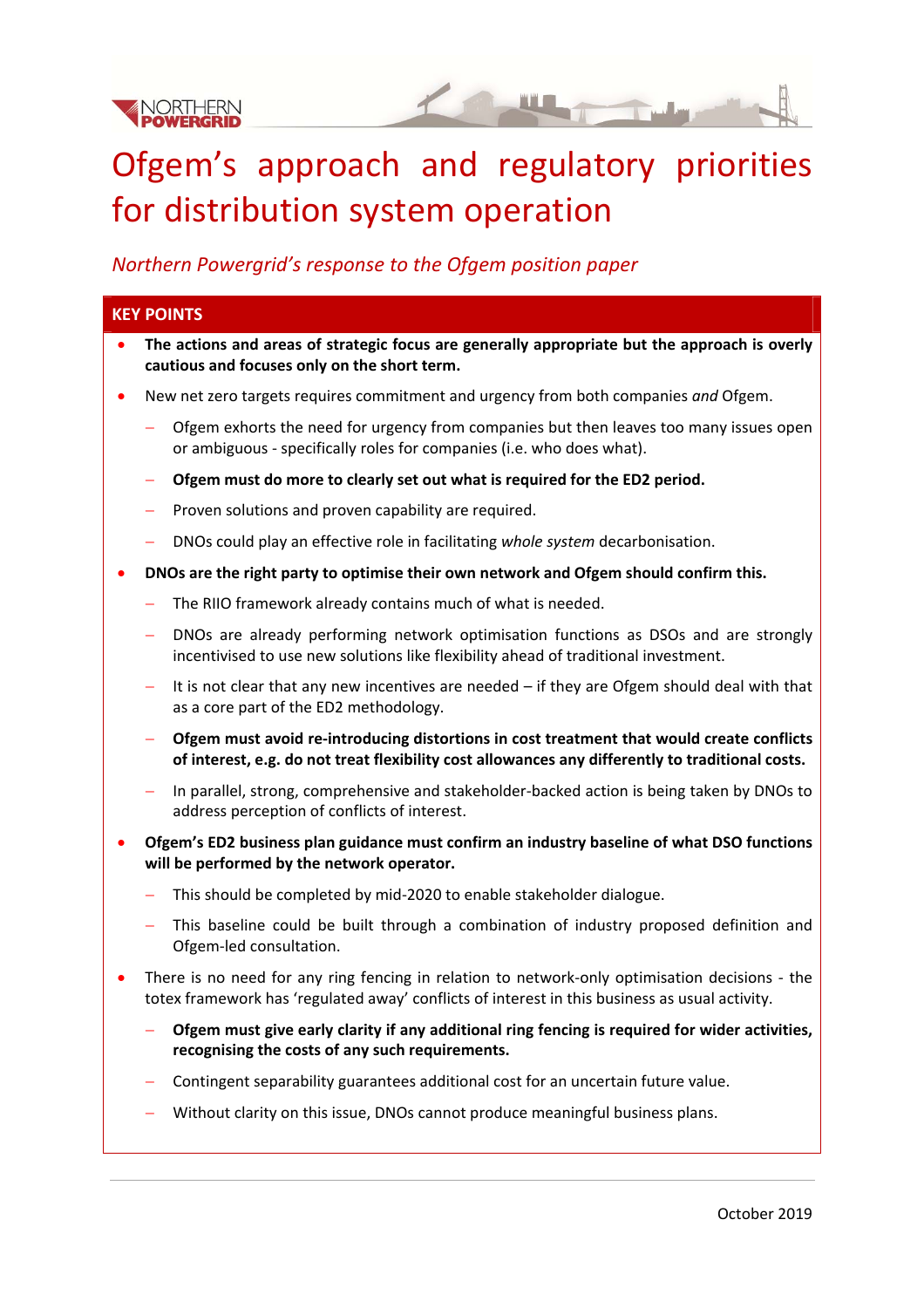# Summary

- 1. Ofgem's DSO position paper is a useful addition to framing the future regulatory framework for distribution system operation. The actions and areas of strategic focus are generally appropriate. However, the approach is overly cautious and focuses only on the short term.
- 2. Decarbonisation has risen in importance through 2019 with greater stakeholder interest in the role that the energy system will take to support new national and regional targets. The role of DSO is an important development to provide information provision and co-ordination of activity on the distribution networks to ensure that low carbon goals are taken forward at the same time as minimising cost and enhancing system resilience. New net zero targets require commitment and urgency from both companies and Ofgem.
- 3. Ofgem exhorts the need for urgency from companies but then leaves too many issues open or ambiguous. It must extend the scope of its thinking to set out what is required in the ED2 period that will be an important time to drive further decarbonisation in electricity supply and establish foundations for the decarbonisation of transport and heat. The facilitation of these objectives by distribution system operators is crucial to enable achievement of societal net zero goals for the 2030s.
- 4. Ofgem should be seeking to promote business as usual implementation in the ED2 period of established proven solutions. DNOs are the right party to optimise their own network and have existing proven capability to deliver. Ofgem should confirm this. It is unhelpful to leave this ambiguous (as per para 1.18 in the policy paper).
- 5. DNOs could play an effective role in facilitating *whole system* decarbonisation. Our vision for DSO is for a trusted and neutral platform that supports optimisation decisions and underpins the rapid transition to carbon‐free electricity, transport and heat. For example, under the current role for DNOs, this includes helping to facilitate optimal decisions being taken by generators on whether network constraints on low‐carbon generation dispatch should be removed (or indeed whether other solutions would offer better value, such as combined generation/battery installations).
- 6. In developing its framework for distribution system operation, Ofgem needs to continue to progress its thinking on how whole system efficiency is to be optimised in the ED2 period. There is a role for setting price signals to promote efficient use of the system with reform being developed through the network access and forward looking charges significant code review.
- 7. The RIIO framework already contains much of what is needed. DNOs are already performing network optimisation functions as DSOs and are strongly incentivised to use new solutions like flexibility ahead of traditional investment. It is not clear that any new incentives are needed. But this should be considered as a core part of the ED2 methodology.
- 8. Ofgem must avoid re-introducing distortions in cost treatment that would create conflicts of interest where they do not exist in the ED1 period. For example, flexibility costs should not be treated any differently to more traditional costs.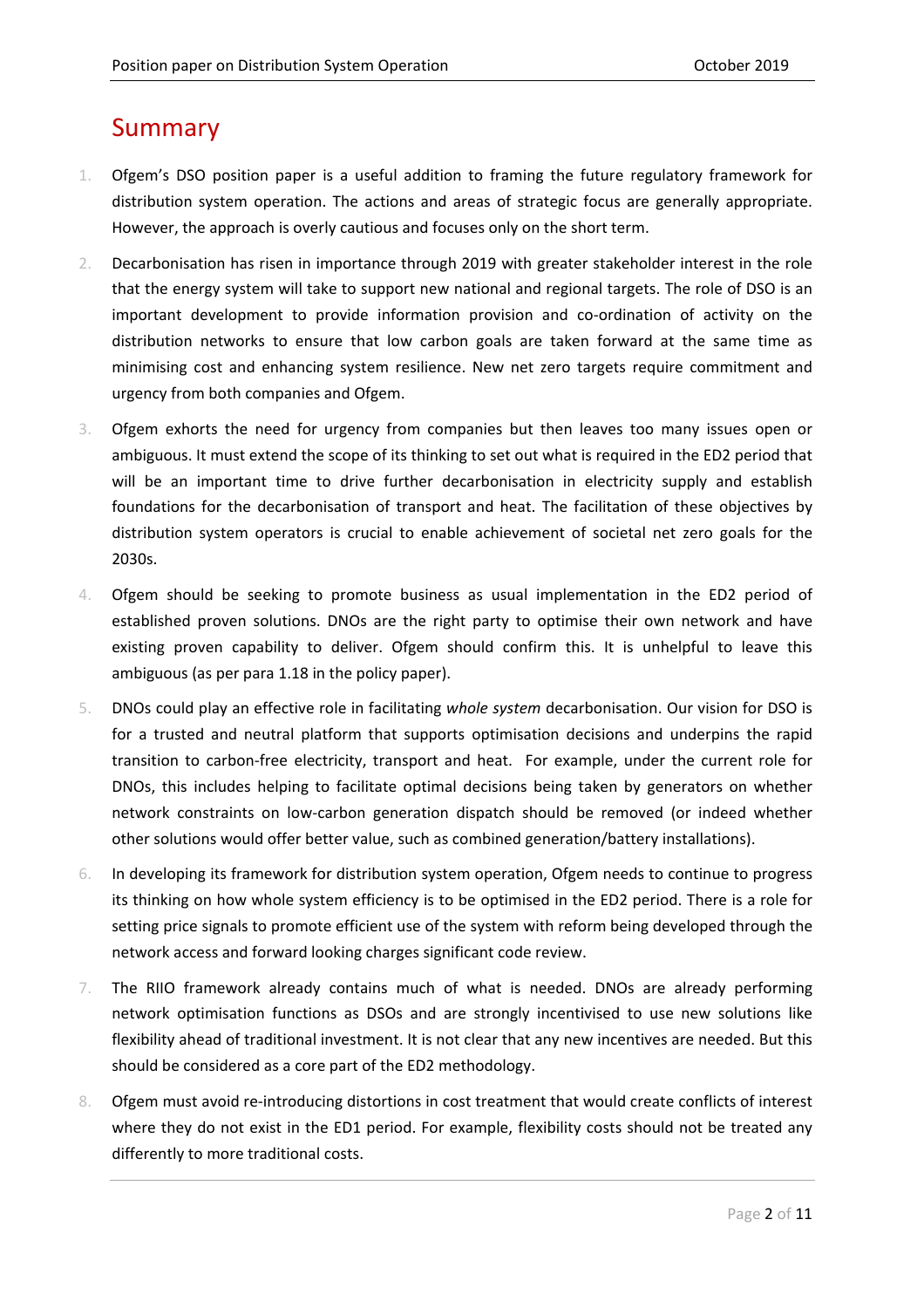- 9. DNOs recognise the importance of earning trust with our stakeholders as we take steps to introduce more flexibility and grow markets. Therefore comprehensive and stakeholder‐backed action should continue to be taken by DNOs to address the perception of conflicts of interest. This is happening collectively through the Energy Networks Association (ENA) Open Networks project and also through individual actions being taken by DNOs.
- 10. Ofgem's ED2 business plan guidance must confirm an industry baseline of what DSO functions will be performed by the network operator. It is inappropriate to leave this point undefined for plans to be based on different expectations as incentive properties will be diluted and benchmarking rendered less effective.
- 11. Business plan guidance should be completed by mid‐2020 to enable stakeholder dialogue in the preparation of plans ahead of formal submission in 2021. This baseline could be built through a combination of industry proposed definition in the ENA Open Networks project supplemented by Ofgem‐led consultation.
- 12. There is no need for any ring fencing in relation to network‐only optimisation decisions ‐ the totex framework has 'regulated away' conflicts of interest in this business as usual activity.
- 13. However, Ofgem must give early clarity if it believes any additional ring fencing is required for any new functions beyond network‐optimisation and recognise that this would load customers' bills with additional costs to make businesses more separable. Introducing contingent separability guarantees additional cost for an uncertain future use. Without this clarity on what functions need to be made easily separable, DNOs cannot produce meaningful business plans.
- 14. Our own stakeholder engagement on DSO has been captured in DSO v1.0 (December 2018), and the successor DSO v1.1 is to be published soon<sup>1</sup>.
- 15. In the following pages we provide our responses to the three questions posed by Ofgem in its policy paper:

*Question 1: Do you agree with our strategic outcomes?*

*Question 2: Do you agree that our work programme will help to deliver the strategic outcomes?*

*Question 3: Do you have anything to add to the thinking and analysis that informs how we propose do deliver our programme of work?*

16. This response should be read in parallel to our response to Ofgem's ED2 Open letter.

<sup>1</sup> Documents available from www.northernpowergrid.com/DSO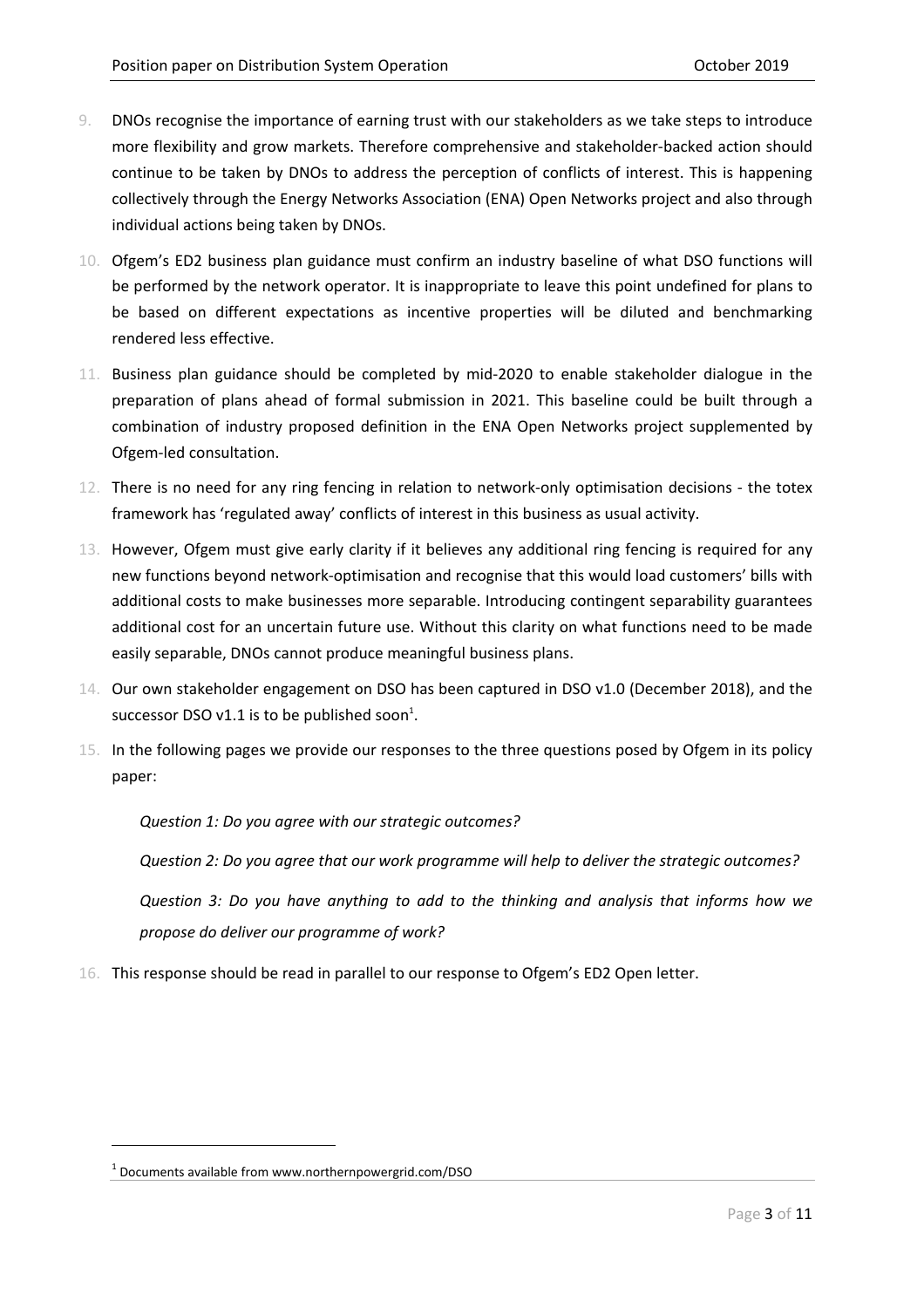# Responses to specific Ofgem questions

#### *Question 1: Do you agree with our strategic outcomes?*

- 17. **In summary, our response argues that:**
	- **Clear boundaries and clear accountability are vital to ensure good outcomes. But it is important Ofgem is not overly dogmatic, and does not prevent DNOs from participating in markets where this reduces costs.**
	- **The strategic outcome on competition should widen to include all markets and is an opportunity for DSOs to add significant value through co‐ordination or information provision in competitive energy markets.**
	- **Neutrality must be a priority, but in respect of other flexibility use cases and not just reinforcement deferral.**
	- **Whole electricity system outcomes need to be a priority by thinking about the impact of DSO on the whole energy bill. Arrangements for independent distribution network operator (IDNO) networks are as yet unclear.**
	- **Ofgem needs to establish baseline responsibilities for distribution system operation ahead of ED2 business plan submissions, and in time for planning and setting of incentives.**
	- **Those DSO functions that are to be made more easily separable need clarifying as there could be cost implications.**
	- **Ofgem should consider its changes as extension or development of the existing framework rather than reforms.**
- 18. Below we set out more details on each of these points.

**Clear boundaries and clear accountability are vital to ensure good outcomes. But it is important Ofgem is not overly dogmatic, and does not prevent DNOs from participating in markets where this reduces their costs**

- 19. We agree that clear boundaries, and accountability for actions, are essential for the proper functioning of a complex system like energy.
- 20. Where clear boundaries cannot be defined, Ofgem should establish the boundary elsewhere, to avoid the inevitable distortions that result when a boundary is established within an activity. This is the reason we think that DNOs should remain responsible for ownership and operation of the electricity distribution network. If these two roles are separated, an unclear boundary will be created and accountability for system stability will be blurred. Likewise, Ofgem's ability to enforce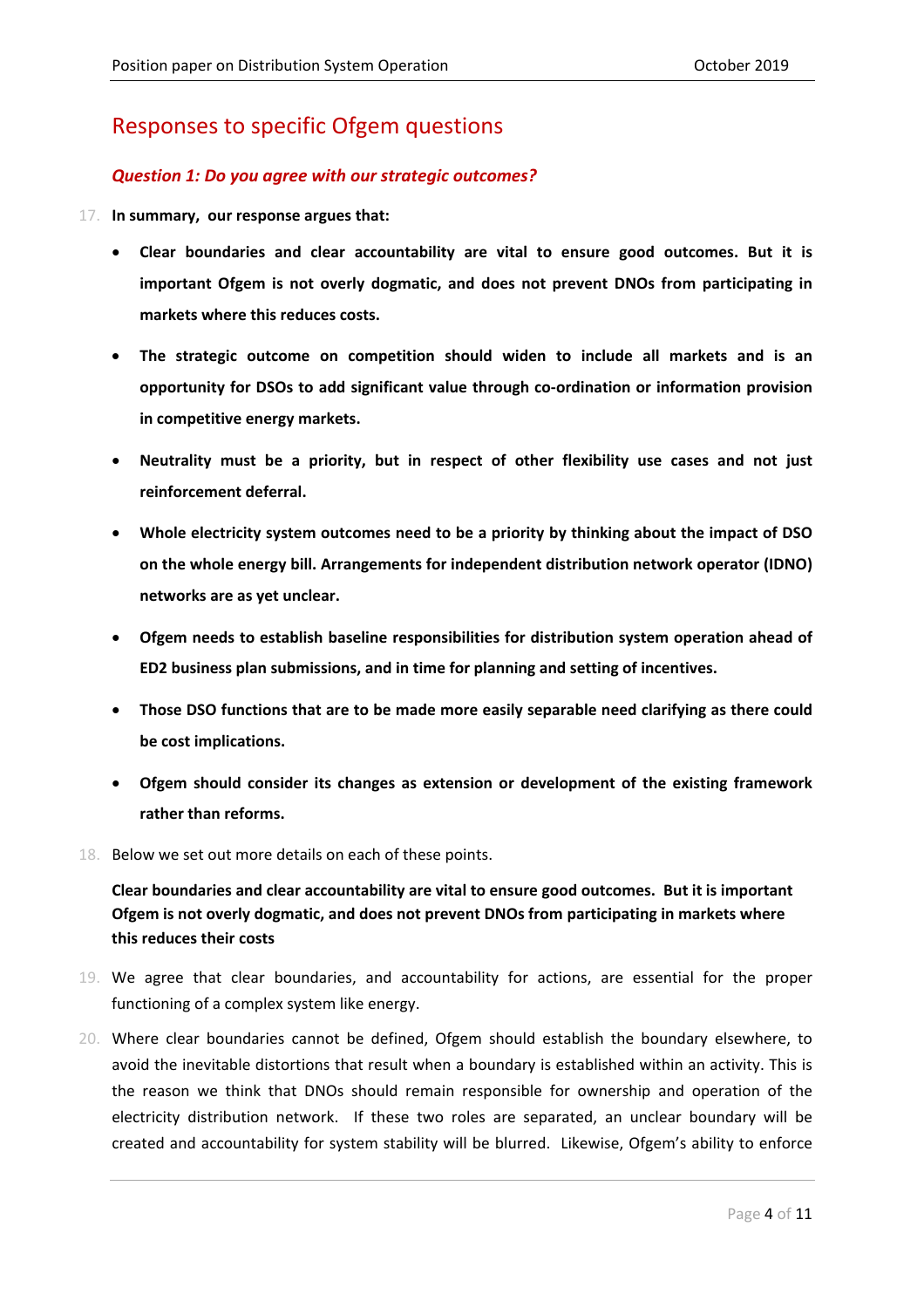penalties for any failures will be diminished, as it will be difficult to attribute responsibility for the failure.

21. Some of the proposals Ofgem is contemplating in its RIIO-2 framework will, however, do the exact opposite of creating clear boundaries. For example, Ofgem's decision to take ahead its proposal for a co-ordinated cross-sector reopener that revises responsibilities and funding, and reallocates projects to different sectors, will be highly damaging. As we set out in our response to the GD2 and T2 methodology consultation:

*[Proposals 3, 5 and 6 represent] Highly damaging and distortionary mechanisms to re‐ allocate accountability and funding on an on‐going basis, subject to discretionary within‐ period decisions, which will create perverse incentives to focus more on lobbying than achieving low costs and leave it unclear as to who is to blame when things go wrong.2* 

- 22. It is also important that Ofgem is not overly dogmatic in its pursuit of a model that denies DNOs any role or ability to participate in wider energy markets. For example, in the previous decision on operation of generation capability (like storage) by DNOs, Ofgem decided to prevent DNOs from operating any form of generation<sup>3</sup>. This creates barriers to DNOs acting as minor participants in these markets in a way that would cause no distortions whatsoever. In doing so, it prevents DNOs from minimising their costs in the future.
	- a. For instance, it prevents DNO vehicles from participating, on a level playing field with third party electric vehicle on the road, in battery charging flexibility schemes.
	- b. Instead, a policy of allowing such action, within constraints, would be sufficient to protect the market while still allowing DNO customers and local stakeholders to benefit from the value it brings to the DNO's cost base.
- 23. An overly simplistic view that DNOs should not be involved in contestable services, including any contestable 'distribution system operation functions' that go beyond optimisation of the DNO's network, is also likely to cause customer detriment.

#### **The second strategic outcome about competition should widen to include** *all* **markets and is an opportunity for DSOs to add significant value**

24. The most significant value from distribution system operation could come from co-ordinating access to markets rather than delivering network services to manage constraints on the distribution system. Providing data to enable competitive markets to flourish could become one of the key ways in which DSOs can deliver customer benefit by helping to minimise the size of the whole customer energy bill. We therefore support Ofgem setting this as one of its priority areas.

<sup>&</sup>lt;sup>2</sup> Northern Powergrid response to Ofgem's T2 and GD2 methodology consultation, page 25, paragraph 123.  $3$  Electricity distribution licence conditions require that DNOs do not operate storage without Ofgem's consent. Mor https://www.ofgem.gov.uk/publications-and-updates/decision-enabling-competitive-deployment-storage-flexible-energysystem‐changes‐electricity‐distribution‐licence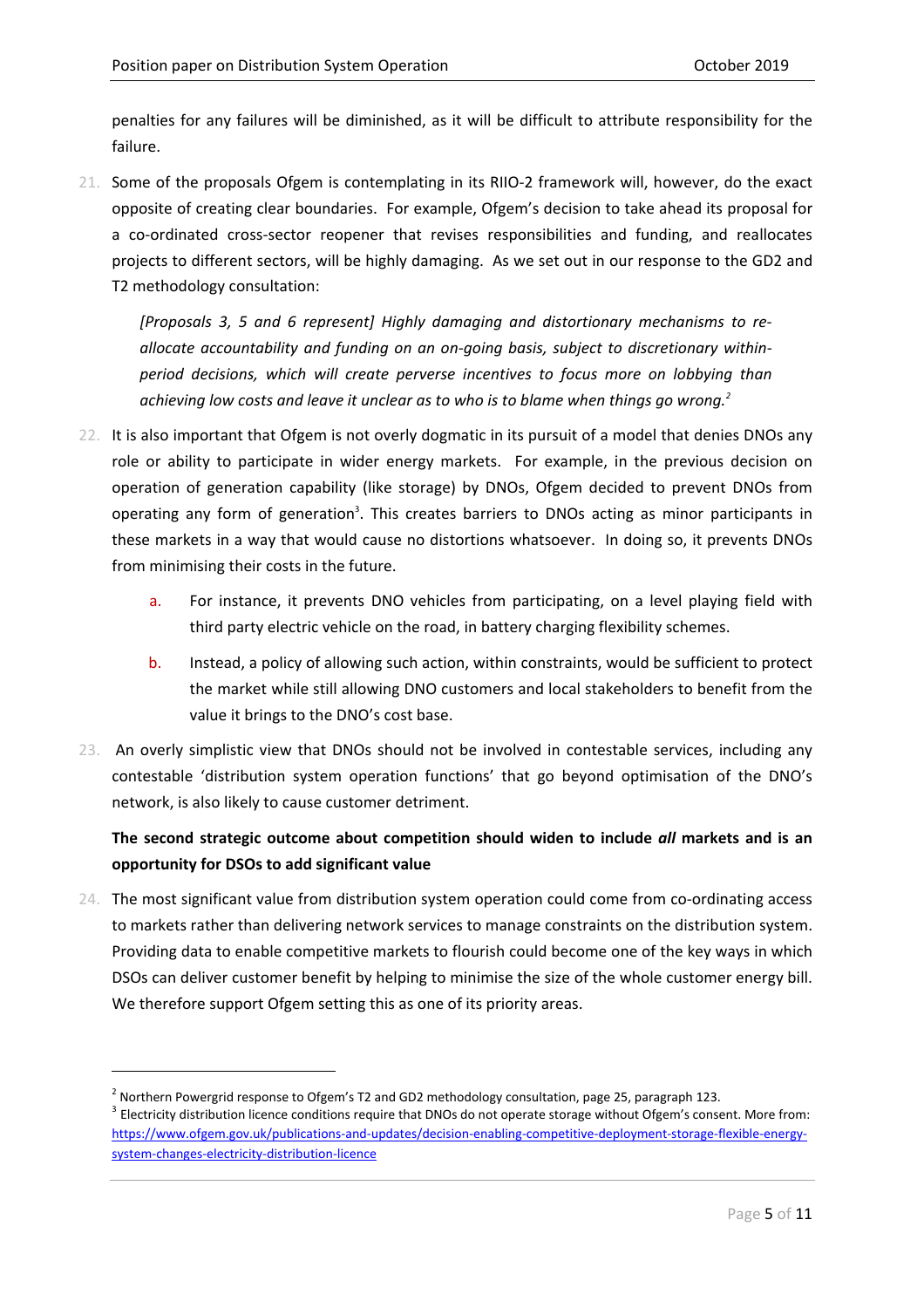- 25. Our Customer‐Led Distribution System (CLDS) innovation project is examining these issues to understand how the DSO role sits within the wider energy system. No market should be considered in isolation, but as one of a number of markets needed to fulfil customers' complete energy needs.
- 26.  $CLDS<sup>4</sup>$  has shown that owners and users of distributed energy resources (DERs) can obtain real value from their flexibility and their assets by participating in local energy markets that are designed for that purpose. This is a world in which customers can play an active part in contributing to the UK's decarbonisation and be rewarded for doing so, at the same time as delivering benefit for everyone by improving the efficiency of the energy system and reducing its cost.
- 27. We have demonstrated how local energy markets can incentivise customers with flexible load to follow and buy locally produced renewable energy, and that owners and users of DERs can get significantly more value from their assets by participating in local energy markets compared to providing services only to the distribution network. The benefits to DERs from participating in local energy markets are between 20 and 63 times greater than the benefits from participating in the network services market, dependent on the network conditions (e.g. whether the networks are dominated by domestic or commercial load and whether they are lightly or heavily loaded). The benefits to DER owners and users from local energy markets are estimated to be of the order of £90bn during the period 2030 to 2050.
- 28. Bearing in mind the relative value of energy markets to network services markets, there is an imperative to ensure that there is sufficient focus on how DSOs may assist customers to access future local energy markets. Going forward, the provision of network services needs to be considered alongside the higher value available to customers of trading energy.

### **The third strategic outcome about neutrality must of course be a priority but erroneously reduces flexibility to a single use case**

- 29. The third outcome describes flexibility only as a means to create capacity for load-related constraints, when the current standard defined by industry<sup>5</sup> identifies two other use cases to manage unplanned and planned system resilience. This has consequences in terms of ED2 business plans (our proposition for customers) and deployment processes (creating a level playing field, tendering, building a cost benefit analysis (CBA)).
- 30. We agree that neutral tendering of network and customer solutions is a key near‐term priority for the industry. Methods used to compare network and customer solutions should indeed be fair and effective, and Northern Powergrid is taking action to provide visibility on this point<sup>6</sup>.

<sup>4</sup> https://www.northernpowergrid.com/innovation/projects/customer‐led‐distribution‐system‐nia‐npg‐19

<sup>5</sup> Defined as part of as part of the Open Networks Work Stream 1, Product 2. More from: www.energynetworks.org/assets/files/ON‐WS1‐P2%20DSO%20Service%20Requirements%20‐%20Definitions%20‐ %20PUBLISHED.pdf

 $6$  In our DSO v1.1 document, published in October 2019, we are making specific commitments for a neutral and transparent roll-out of customer flexibility, and describe how we are delivering against the ENA's six steps for delivering flexibility services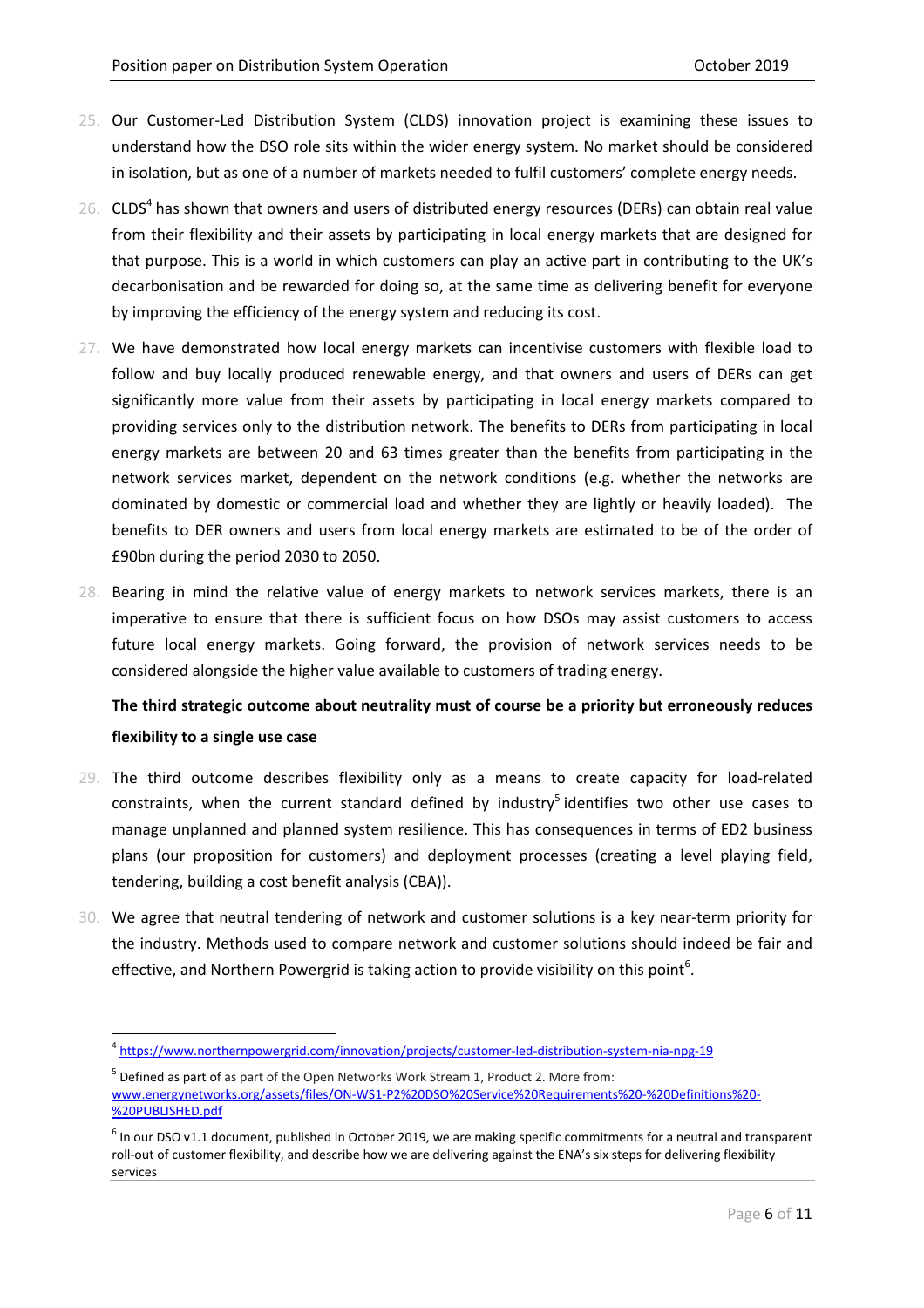#### **Whole electricity system outcomes need to be a priority**

- 31. As per its fourth strategic priority area, Ofgem should progress its thinking on whole electricity system outcomes for the ED1 and ED2 periods. We believe that there is a case to make for DNOs to seek to ensure outcomes are maximised for customers in terms of whole energy bill cost efficiency, decarbonisation and air quality targets, and improved resilience and power system availability.
- 32. Similarly, Ofgem should consider how it will also include consideration for customers connected to IDNO networks. What DSO means for such customers needs more careful consideration. The principle of DSO bringing benefits for all is an important one.

## **Ofgem needs to prioritise and not defer decisions on responsibilities for distribution system operation in time for ED2 planning**

- 33. Ofgem is encouraging significant progress from the DNOs while leaving many decisions open ‐ it needs to be unequivocal on the expectations of DNOs. Specifically, Ofgem needs to be clearer as to which parties have responsibility for distribution system operation. Ofgem is being unhelpful in its ambiguity.
- 34. In an effort to avoid committing itself to a sub-optimal future, Ofgem risks being unclear with expectations on which party is expected to do what now and in the future. And by explicitly de‐ scoping the ED2 framework from the priorities set out in its paper, Ofgem is ignoring the most important priority of all: a baseline understanding of which distribution system operation functions are to be delivered by the DNOs and incorporated into ED2 business plans.
- 35. Such a baseline would be of benefit to stakeholders and Ofgem in comparing, contrasting and benchmarking plans at ED2 – a fundamental process to recognise and incentivise the best plans. Without such a DSO baseline it is difficult to see how Ofgem will be able to deliver a transparent and effective evaluation process.
- 36. In terms of how such baseline is achieved, Ofgem should consult with the industry to develop a final view of DSO functions (i.e. a revision of Figure 2). This needs to be completed by mid‐2020 to enable meaningful stakeholder engagement on plans. We provide some further views on how this could be achieved in response to question 2.
- 37. Our initial views on Figure 2 are:
	- a. It omits a few functions (network asset financing, whole system optimisation, and local energy planning).
	- b. Most of the functions are being performed by DNOs today, incentivised under the RIIO framework. A DNO is at the interface of what is commercially preferable (for local balancing), and physically possible (network capacity), which gives it a critical facilitation role. And to reiterate the point made earlier, the fact that operational functions are unified under a single operator, facing a single set of incentives where all the costs and benefits of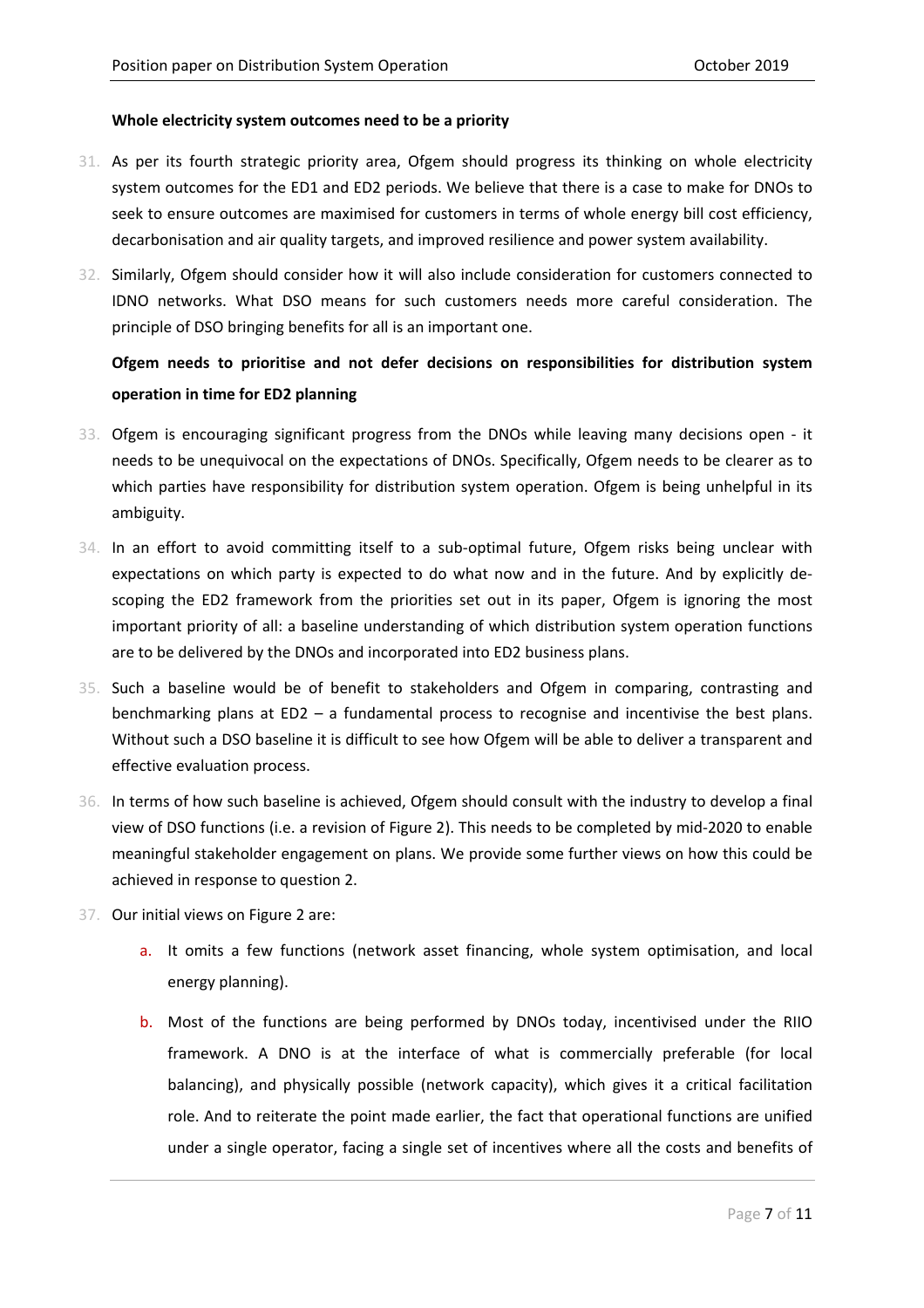its decisions are internalised, means that its profit‐seeking motive acts to deliver benefits that are passed on to customers.

- c. Some functions may be incorrectly described; for instance "design of principles of system access…" sounds like defining connection rights, since system access is obtained through a connection. If we are correct as to the meaning, this is an existing role that has been carried on by electricity distribution companies for many decades, not a new role as described in the diagram.
- 38. Ofgem needs to clarify that DNOs will continue to act as distribution system operators (DSOs). It must then, as part of the ED2 review, put in place incentives for DNOs to seek to outperform business plans.

**Ofgem must be clearer about the DSO functions that it may open to markets at a later stage, beyond ED2 and how it wishes companies to include separability of functions**

- 39. Ring fencing must not apply to network‐only optimisation decisions, since the totex framework has regulated away conflicts of interest. This should be considered a business as usual activity.
- 40. Ofgem must give early clarity if it believes any additional ring fencing is required for any new functions beyond network-optimisation and recognise that this would load customers' bills with additional costs to make businesses more separable. Introducing the contingency for new functions of distribution system operation to be more easily separable in the future (as per para 1.14 in the paper) guarantees additional cost when the any future separation in the future is uncertain.
- 41. Without this clarity on what functions need to be made easily separable, DNOs cannot be expected to produce meaningful business plans. Again, this is a case of guidance required for ED2 business plans so that companies may bring forward innovative efficient plans that Ofgem may then benchmark reliably. If companies are pricing proposals on an ill-defined basis then the incentive properties will be diluted and benchmarking rendered less effective.

#### **Ofgem should consider its changes as extension or development of the existing framework rather than reforms**

- 42. Ofgem should not view these as DSO 'reforms' as it states in the paper. Rather it is about development of the existing regulatory framework, using many of the existing tools that it already has in RIIO.
- 43. This is not a question of 'what arrangements need to be dismantled and rebuilt' (i.e. reform), but rather 'what are the gaps in the current regulatory framework' (i.e. development).
- 44. In figure 2, Ofgem makes clear that many of the functions for distribution system operation are existing or extended – strengthening the view that this is about development as opposed to reform. This mindset need not restrict ambition or indeed urgency.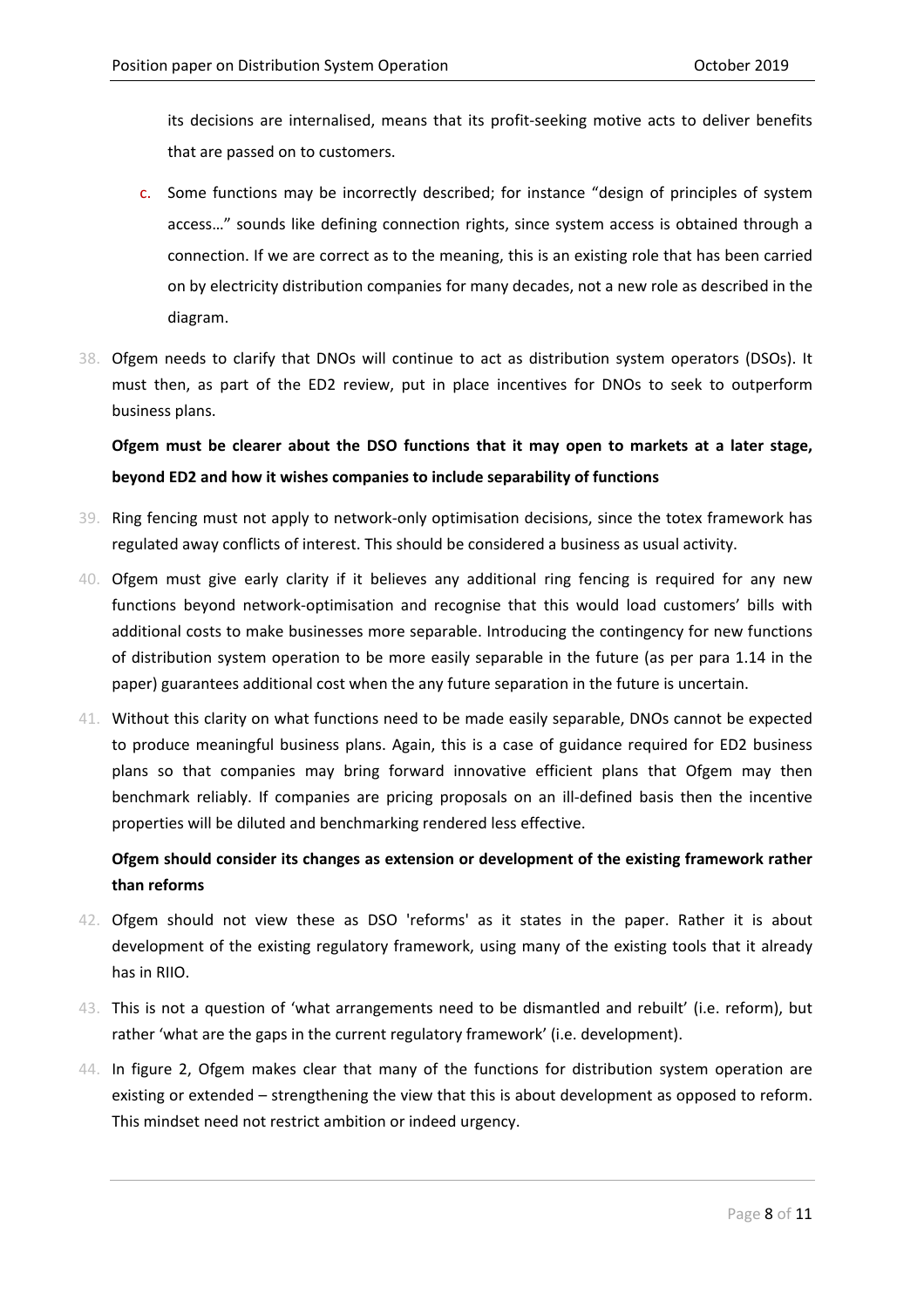#### **Ofgem is right to recognise and take account of the numerous regulatory changes that are related to DSO**

- 45. Ofgem is right to list the various regulatory initiatives that could impact on DSO in paras 1.7-1.10 of its paper. Significantly, its list includes initiatives that span regulated networks and retail markets.
- 46. A key priority for Ofgem on DSO is therefore continuing to scan these changes in order to ensure the changes envisaged for DSO are both compatible and appropriately sequenced with these wider changes.

# *Question 2: Do you agree that our work programme will help to deliver the strategic outcomes?*

- **In summary, there are some key decisions required by Ofgem in the short term that are not included in its work programme.**
- **Ofgem needs to make low regrets decisions on baseline DSO functionality definition for ED2 business plans. It should determine such guidance by mid‐2020 and could achieve this by tasking the industry to produce such guidance and then consult on the output.**
- **The Ofgem work programme is sensible to achieve the four strategic priorities it sets out** although it needs to be careful that its drilling down on exactly how that will be achieved is left **to those parties that can best determine it ‐ the network companies.**
- 47. We set out more on each of these points below.

#### **Producing DSO business plan guidance using industry expertise and collaborative forums…**

48. We outline here how Ofgem could take forward business plan guidance for DSO. Essentially, it could ask industry to create it through the Open Networks project. This is a pre-existing vehicle to take forward this thinking such that it could an expedient, expert and transparent method to develop a solution.

#### **…enabling an Ofgem draft decision by mid‐2020**

- 49. Ofgem could then consult on this guidance, providing material that companies may use to produce their plans and engage with their stakeholders through 2020.
- 50. This would be base or core distribution system operation. If companies could see a way to provide more value with new or extended functions in a way that would better meet their stakeholders' needs then that would come out in this consultative process.
- 51. Comparative benchmarking may therefore still be used to determine effectiveness (outputs) and efficiency (costs) of ED2 business plans as companies may then propose to do more or less than this DSO baseline following their stakeholder engagement.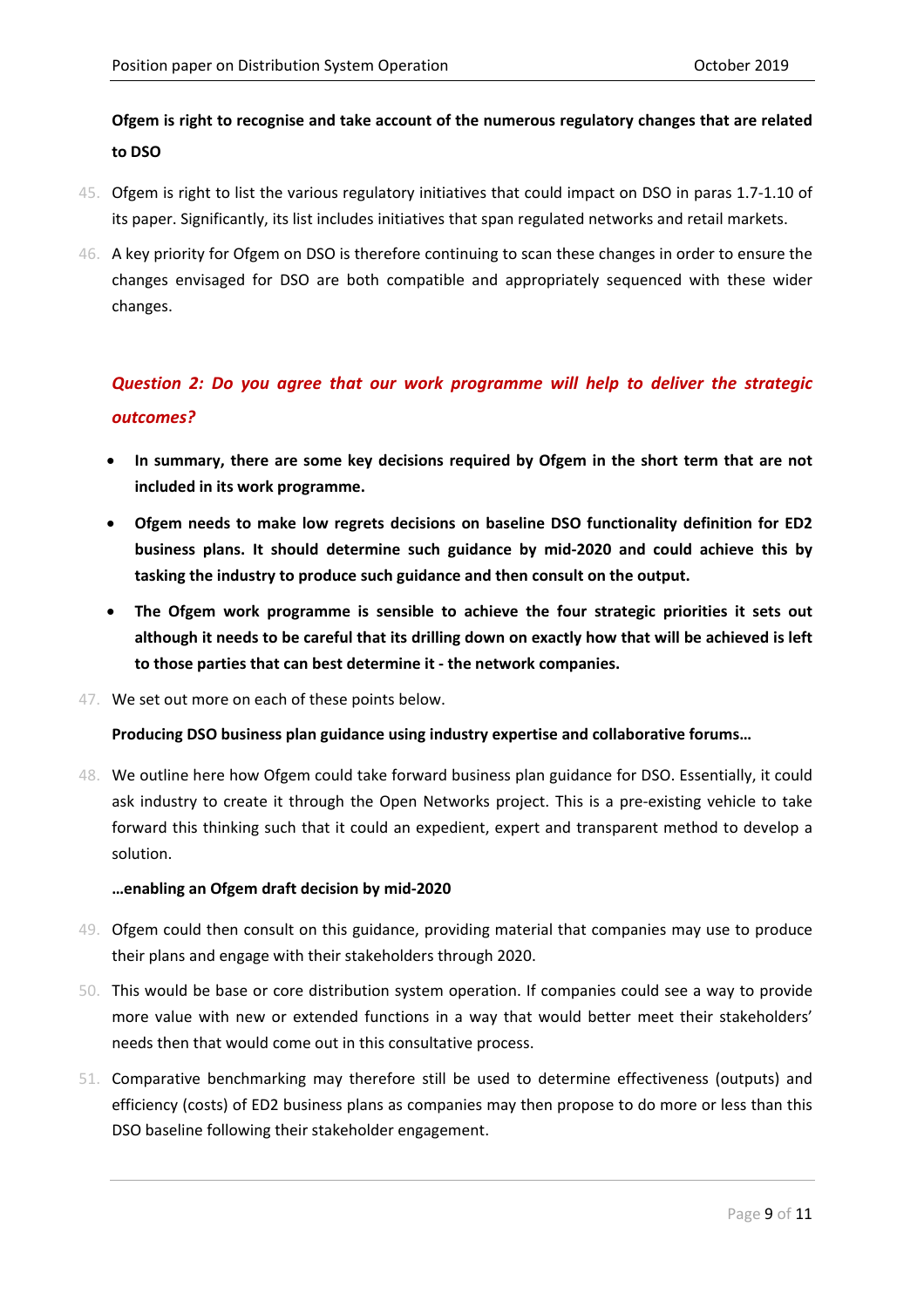52. The aim here is drive convergence of thinking where it is of more value to customers than divergence. It is also a pragmatic way in which Ofgem may manage the complexity of assessing and benchmarking plans. The competition for efficient and innovative plans should be maintained at the ED2 price control review.

#### **The Ofgem work programme is sensible to achieve the four strategic priorities it sets out…**

53. Notwithstanding the content above on what we consider to be missing from the plan, the thinking set out in the paper appears sensible.

## ... although Ofgem needs to be careful that its drilling down on exactly how that will be achieved is **left to those parties that can best determine it ‐ the network companies**

- 54. Ofgem should be focussing its attention on what needs to be done (and why) as well as how it will use its powers as an economic regulator to incentivise or direct those priorities. There is a risk that Ofgem seeks to design and/or manage the details of the arrangements. This risk needs to be avoided by Ofgem since it is not best placed to do this.
- 55. Ofgem needs to task the industry to define core DSO, mandate that DNOs as DSOs deliver it and then ensure incentives drive the right outcomes for customers.
- 56. Within the remainder of the ED1 price control period and on receipt of ED2 business plans Ofgem may then compare, contrast and assess how well each company is rising to the challenge.

# *Question 3: Do you have anything to add to the thinking and analysis that informs how we propose do deliver our programme of work?*

- **Ofgem needs to set out explicitly how it will manage strategic direction of the wide range of industry change programmes that are related to DSO policy.**
- **It also needs to explicitly recognise the value of the RIIO incentive framework and how this establishes a platform for continued development of DSO functions by DNOs.**

57. We set out more on these two points below.